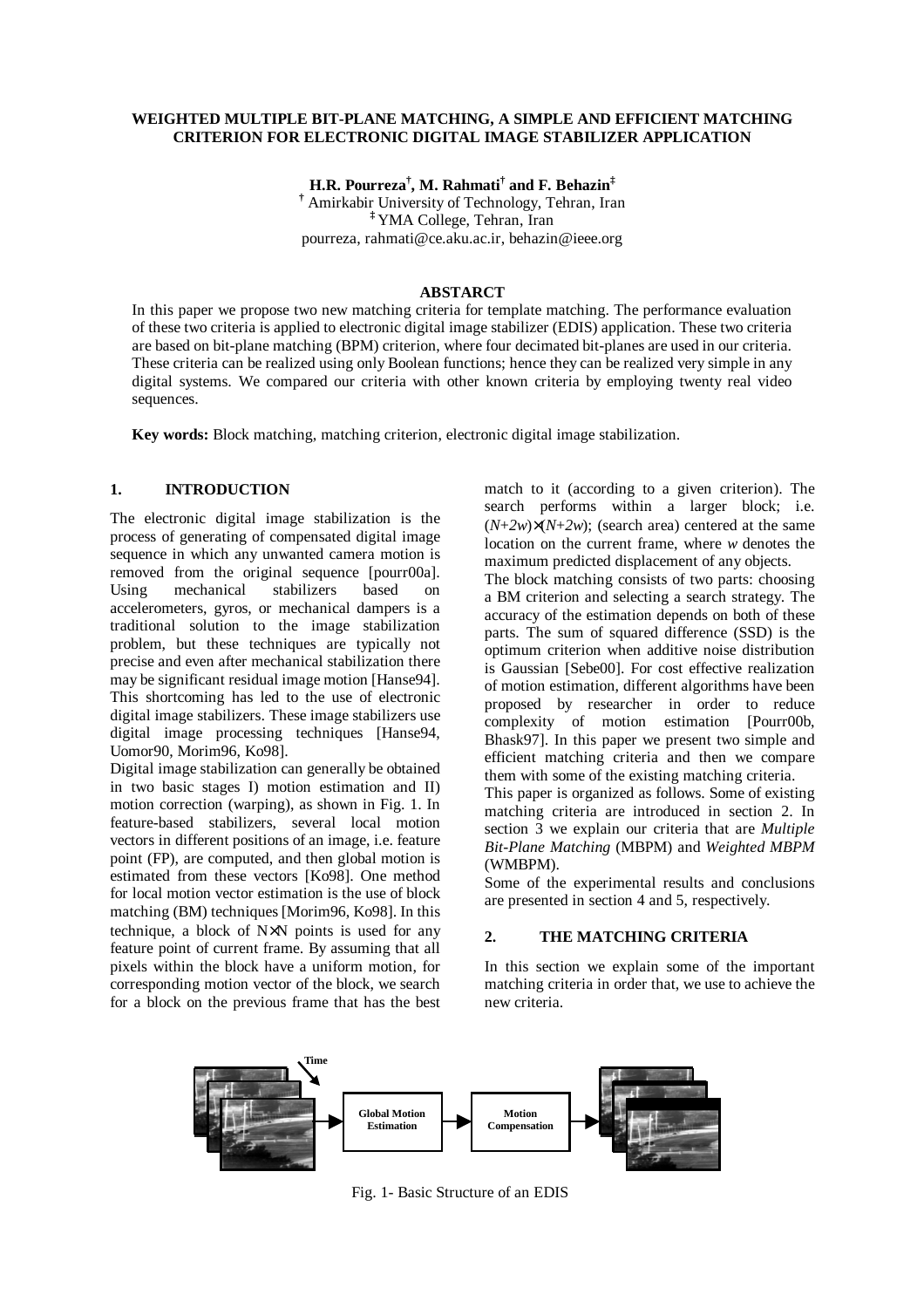We assume the additive noise has Gaussian distribution. The SSD is the optimum criterion when additive noise distribution was Gaussian. For two blocks, the SSD cost function for evaluation of matching at (*i , j*) location of search area is as follows [Bhask97]:

 $SSD(i, j)$ 

$$
= \sum_{k} \sum_{l} (C(x+k, y+l) - P(x+i+k, y+j+l))^{2}
$$
\n(1)

where *C* and *P* are the current and previous frames pixels values respectively, *i* and *j* are defined in  $-w \le i \le w$  and  $-w \le j \le w$ ,  $(x, y)$  denotes location of test block in image, and  $(l, k) \in$  block area. We define as the best matching block, the block  $P(x+i, y+l)$  for which *SSD(i, j)* is minimized. Thus  $(u, v)$   $(u=i$  and  $v=i$  represent the block motion vector.

In order to avoid square computation, sum of absolute difference (SAD) can be used as matching criterion (as SAD criterion is optimum for additive noise with exponential distribution [Sebe00], we use it as approximation of SSD). The SAD defined by [Bhask97]:

$$
SAD(i, j)
$$
  
= 
$$
\sum_{k} \sum_{l} |C(x+k, y+l) - P(x+i+k, y+j+l)|
$$
  
(2)

As in case of SSD, the motion vector (*u ,v*) corresponds with smallest *SAD* within the search area.

The reduction of bit resolution of pixel values is one method for reducing the complexity of BM criterion [Bhask97]. The SAD and bit truncation method, as explain in [Chan95], can be used to improved hardware efficiency. Foe example we can use four most significant bits of 8-bit pixels for bit truncation.

As it called [Chan95], name of MPDC used for this criterion.

 $MPDC(i, j)$ 

$$
= \sum_{k} \sum_{l} \left| C_{BT}(x+k, y+l) - P_{BT}(x+i+k, y+j+l) \right|
$$
\n(3)

where  $C_{BT}$  and  $P_{BT}$  denote bit truncated of current and previous frames pixels value respectively. For more simplicity, BPROP criterion used the XOR function instead of absolute difference in Eq. 3 [Bhask97]. The BPROP criterion defined by: *BPROP*(*i*, *j*)

$$
= \sum_{k} \sum_{l} XOR(C_{BT}(x+k, y+l), P_{BT}(x+i+k, y+j+l))
$$
\n(4)

The simplest form of the bit resolution reduction is one bit per any pixel value, and this matching criterion is named *bit-plane matching* (BPM). In this method, both the current and the previous frames are transformed first into frames of binary-valued pixels. For two binary blocks, the *BPM* cost function is defined by:

$$
BPM(i, j)
$$
  
= 
$$
\sum_{k} \sum_{l} XOR(\widetilde{C}(x+k, y+l), \widetilde{P}(x+i+k, y+j+l))
$$
  
(5)

where  $\tilde{C}$  and  $\tilde{P}$  denote current frame (*C*) and previous frame (*P*) pixels values respectively after they are transformed to one-bit frames. This means:

$$
\tilde{C}(i, j) = T[C(i, j)] \quad , \quad \tilde{P}(i, j) = T[P(i, j)] \tag{6}
$$
\nwhere  $T[.]$  denotes a transformation.

Ko et al [Ko98] proposed a simple transformation to compute the one-bit data. For the 8-bit gray-level of the pixel at location  $(i, j)$  that can be represented as:

$$
f(i, j) = b_7 2^7 + b_6 2^6 + \dots + b_0 2^0
$$
 (7)



Fig. 2: (a) MBPM and (b) WMBPM criteria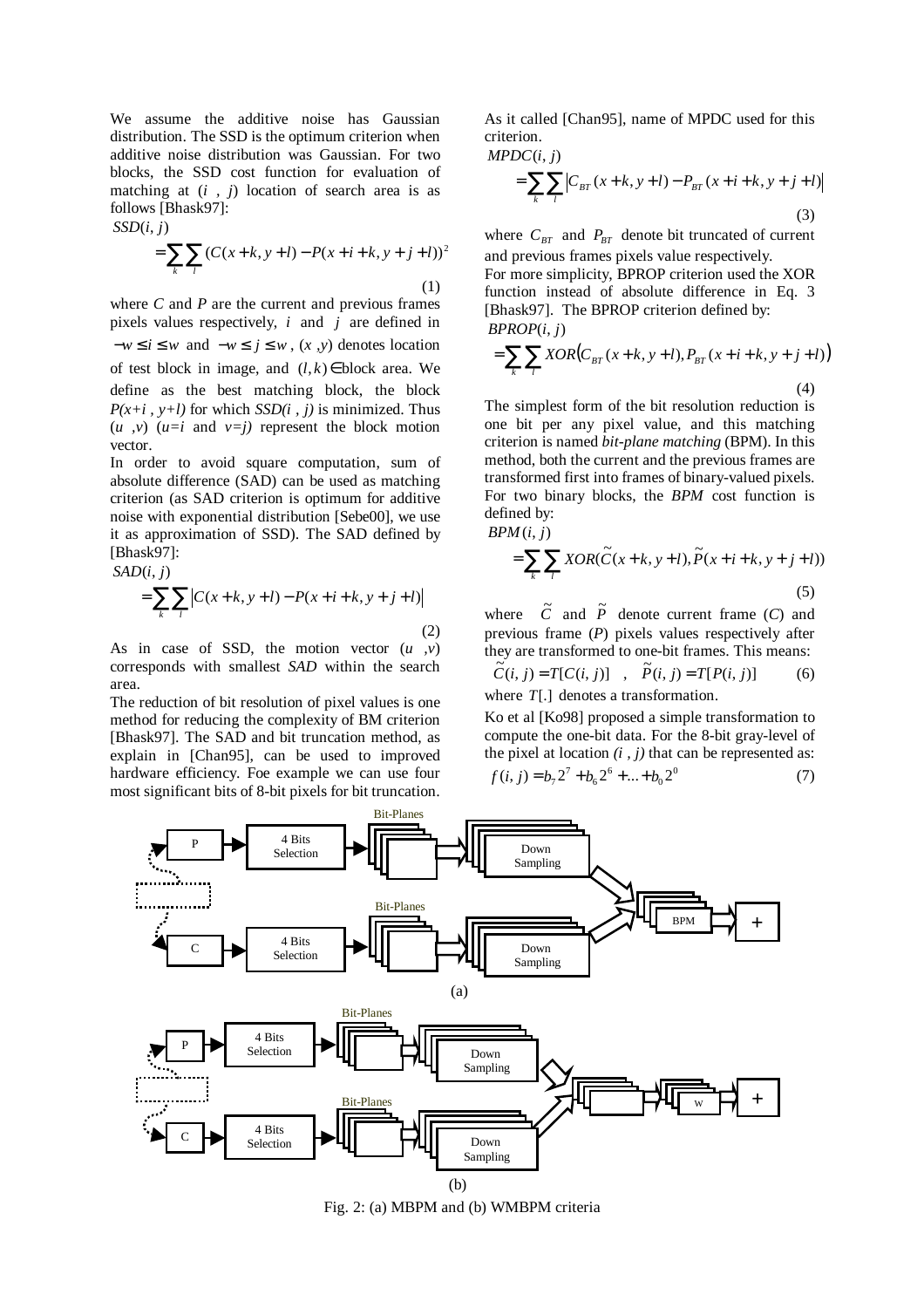( $b_k$  is either 0 or 1 and  $0 \le k \le 7$ ), Ko et al. proposed following transformation:

$$
T_{K_0}[f(i,j)] = b_4 \tag{8}
$$

Precision evaluation of motion estimation in our experiments shows that, the Ko's method for BPM (using  $b_4$ ) does not yield proper results in different scenes and SNRs. We implemented Ko's method using several bits. In our experiments, the performance was achieved using  $b_4$  or  $b_5$  or  $b_6$  for some cases of sequences. Therefore for some of the test sequences the  $b_4$ , other sequences  $b_5$  and for remaining sequences  $b_6$  present better performance. Therefore we present two new algorithms, as nonadaptive approaches, for binary transformation that have better performance than Ko method while they attain same computational complexity of it [Pourr00b].

#### **3. NEW CRITERIA**

We evaluated previously our proposed two new criteria for video compression application [Pourr00b]. These criteria are defined as following:

## **3.1. MBPM<sup>1</sup> METHOD**

We compute the binary bit-plane by the transformation as following:

$$
T_{MBPM}[f(i, j)] = \begin{cases} b_7, & if \text{ [mod}(i, 2) = 1 \text{ and } \text{mod}(j, 2) = 1] \\ b_6, & if \text{ [mod}(i, 2) = 0 \text{ and } \text{mod}(j, 2) = 1] \\ b_5, & if \text{ [mod}(i, 2) = 1 \text{ and } \text{mod}(j, 2) = 0] \\ b_4, & if \text{ [mod}(i, 2) = 0 \text{ and } \text{mod}(j, 2) = 0] \end{cases}
$$
(9)

where  $(i, j)$ ,  $1 \le i \le N$  and  $1 \le j \le N$ , denotes coordination of *f* on the block (Fig. 2.a). We refer to this *BPM* by *Multiple Bit-Planes Matching (MBPM).*

#### **3.2. WEIGHTED MBPM (WMBPM)**

We define four transformations as following:  $T_{WBBPM}$ <sup>1</sup>[ $f(m, n)$ ]

$$
= \begin{cases} b_4, & \text{if } [\text{mod}(m,2) = 0 \text{ and } \text{mod}(n,2) = 0] \\ 0, & \text{otherwise} \end{cases}
$$

 $T_{\text{WMBPM 2}}[f(m,n)]$ 

 $\overline{a}$ 

$$
= \begin{cases} b_5, & \text{if } [\text{mod}(m,2) = 1 \text{ and } \text{mod}(n,2) = 0] \\ 0, & \text{otherwise} \end{cases}
$$
 (11)

(10)

-

$$
T_{\text{WMBPM 3}}[f(m,n)]
$$
\n
$$
= \begin{cases} b_6, & \text{if } [\text{mod}(m,2) = 0 \text{ and } \text{mod}(n,2) = 1] \\ 0, & \text{otherwise} \end{cases}
$$
\n(12)

$$
T_{\text{WMBPM 4}}[f(m,n)]
$$

$$
= \begin{cases} b_7, & \text{if } [\text{mod}(m,2) = 1 \text{ and } \text{mod}(n,2) = 1] \\ 0, & \text{otherwise} \end{cases}
$$

(13)

Then, *WMBPM* defined as following:

$$
WMBPM(i, j) = BPM_{\tilde{C}_4, \tilde{P}_4}(i, j) + 2 BPM_{\tilde{C}_5, \tilde{P}_5}(i, j)
$$
  
+ 
$$
4 BPM_{\tilde{C}_6, \tilde{P}_6}(i, j) + 8 BPM_{\tilde{C}_7, \tilde{P}_7}(i, j)
$$
  
= 
$$
BPM_{\tilde{C}_4, \tilde{P}_4}(i, j) + 2(BPM_{\tilde{C}_5, \tilde{P}_5}(i, j)
$$
  
+ 
$$
2(BPM_{\tilde{C}_6, \tilde{P}_6}(i, j) + 2(BPM_{\tilde{C}_7, \tilde{P}_7}(i, j))))
$$
  
(14)

where  $\tilde{C}_k$  and  $\tilde{P}_k$  denote *C* and *P* under transformation of  $T_k$ , respectively, and  $BPM_{\tilde{C}_k, \tilde{P}_k}$ 

denotes *BPM* of  $\tilde{C}_k$  and  $\tilde{P}_k$  (Fig. 2.b). Motion vector *(u , v)* correspond with smallest *WMBPM* within the search area.

## **3.3. MBPM AND WMBPM FOR IMAGE STABILIZATION APPLICATION**

We evaluated our criteria for image stabilizing application. In this application, the accuracy of estimated motion vectors is very important. Thus, one of the stabilizer evaluation methods can be the evaluation of its motion estimator [Ko98]. We used the motion vectors obtained from the SSD criterion as reference and then calculated the root mean square error (RMSE) as following, for goodness evaluation of a criterion. The RMSE is given by:

$$
RMSE = \frac{1}{M} \sqrt{\sum_{m=1}^{M} (u_m - \hat{u}_m)^2 + (v_m - \hat{v}_m)^2}
$$
 (15)

where  $(u_m, v_m)$  is the motion vector from the SSD, and  $(\hat{u}_m, \hat{v}_m)$  is that from another criterion, and *M* denotes total number of motion vectors.

Although the  $b_4$ ,  $b_5$ ,  $b_6$  and  $b_7$  bits for MBPM and WMBPM present the best results for video compression [Pourr00b] (Fig. 3), for image stabilization, we noticed that the  $b_3$ ,  $b_4$ ,  $b_5$  and  $b_6$ have the best performance. The results of our experiments presented in the next section.

### **4. EXPERIMENTAL RESULTS**

20 popular sequences<sup>2</sup> with a resolution of  $176\times144$ pixels are used for our experiments. We used fixed 396 non-overlapped blocks as feature points in any frames and calculate motion vectors for these feature points by using 8×8 block size, 15×15 (*w*=7) search area and full search method respectively [Bhask97].

<sup>&</sup>lt;sup>1</sup> Multiple Bit-Plane Matching

 $2$  We used these sequences: Akiyo, Bus, Carphone,

Clair, Coastguard, Container, Flower, Football, Foreman, Grandma, Hallmonitor, Missamerica, Mobilecalender, News, Salesman, Silent, Stefan, Suzie, Tennis, and Trevor